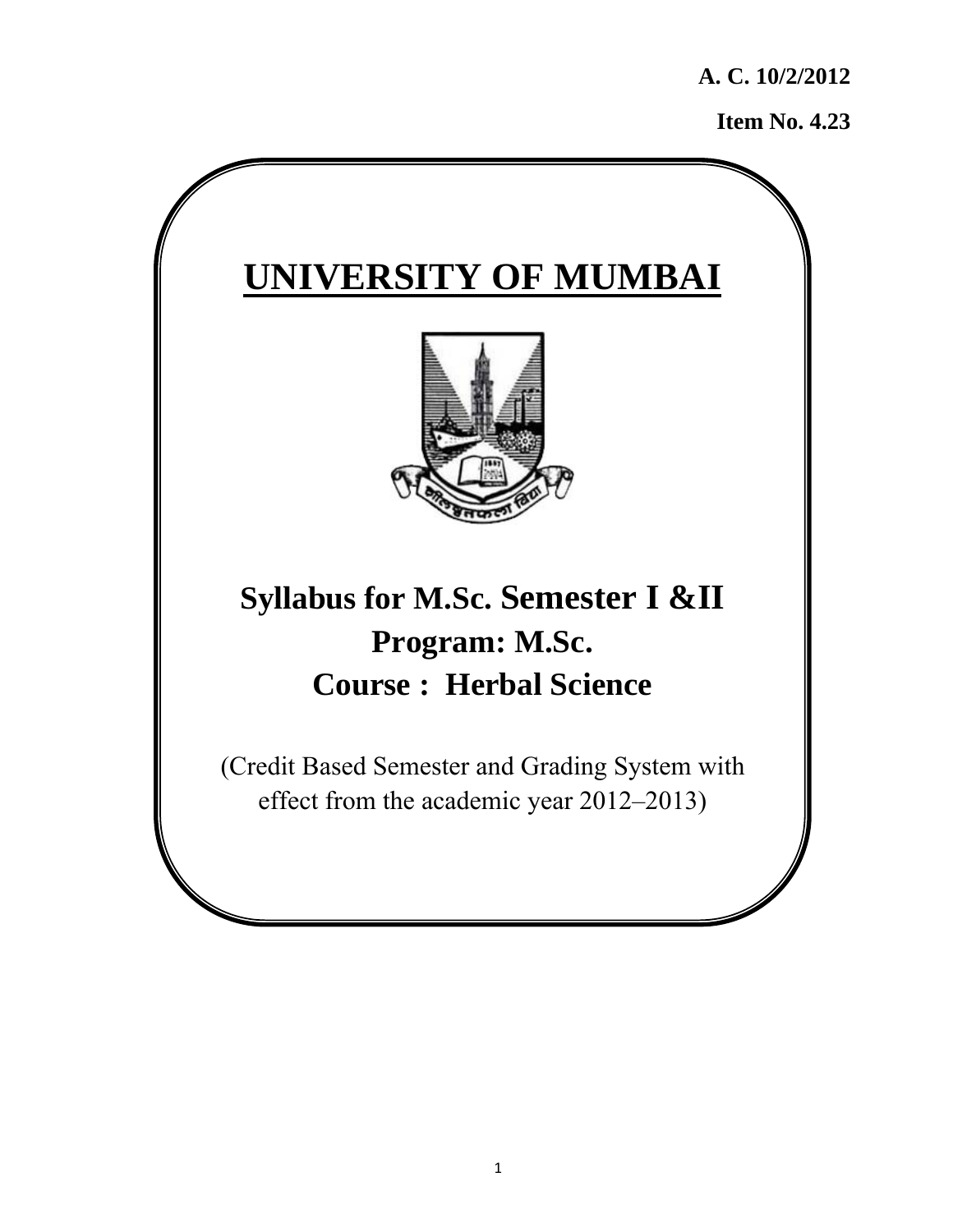## **M.Sc. Semester I and II - Herbal Science Syllabus**

#### **Credit Based and Grading System**

# **To be implemented from the Academic year 2012-2013**

#### **SEMESTER I**

| <b>Course Code   UNIT</b> |    | <b>TOPIC HEADINGS</b>                                 | <b>Credits</b> | Week |
|---------------------------|----|-------------------------------------------------------|----------------|------|
|                           |    | <b>Title of the Paper: Plant Sciences I</b>           |                |      |
|                           |    | <b>Introduction to Herbal Sciences</b>                | 4              |      |
| <b>PSHS101</b>            |    | <b>Introduction to Pharmacopoeia</b>                  |                |      |
|                           | Ш  | <b>Cryptogams I (Algae and Fungi)</b>                 |                |      |
|                           | IV | Cryptogams II (Bryophytes &<br><b>Pteridophytes</b> ) |                |      |

|                |    | <b>Title of the Paper: Modern Plant Authentification Techniques</b> |   |  |
|----------------|----|---------------------------------------------------------------------|---|--|
| <b>PSHS102</b> |    | <b>Techniques in Chromatography - I</b>                             |   |  |
|                | П  | <b>Techniques in Chromatography - II</b>                            | 4 |  |
|                | Ш  | Electrophoresis                                                     |   |  |
|                | IV | <b>Spectroscopy</b>                                                 |   |  |

|                |    | <b>Title of the Paper: Cultivation Practices I</b> |  |
|----------------|----|----------------------------------------------------|--|
|                |    | <b>Vegetative Propagation Techniques</b>           |  |
| <b>PSHS103</b> | Н  | <b>Sexual Reproduction in Angiosperms</b>          |  |
|                | Ш  | <b>Hydroponics</b>                                 |  |
|                | IV | <b>Polyhouse Technology</b>                        |  |

|                |    | Title of the Paper: Phytoconstituents I |  |  |
|----------------|----|-----------------------------------------|--|--|
|                |    | <b>Primary Metabolites I</b>            |  |  |
| <b>PSHS104</b> | Н  | <b>Primary Metabolites II</b>           |  |  |
|                | Ш  | <b>Secondary Metabolites I</b>          |  |  |
|                | IV | <b>Secondary Metabolites II</b>         |  |  |

| PSHSP101 | Plant Sciences I                                |  |
|----------|-------------------------------------------------|--|
| PSHSP102 | <b>Modern Plant Authentification Techniques</b> |  |
| PSHSP103 | Cultivation Practices I                         |  |
| PSHSP104 | Phytoconstituents I                             |  |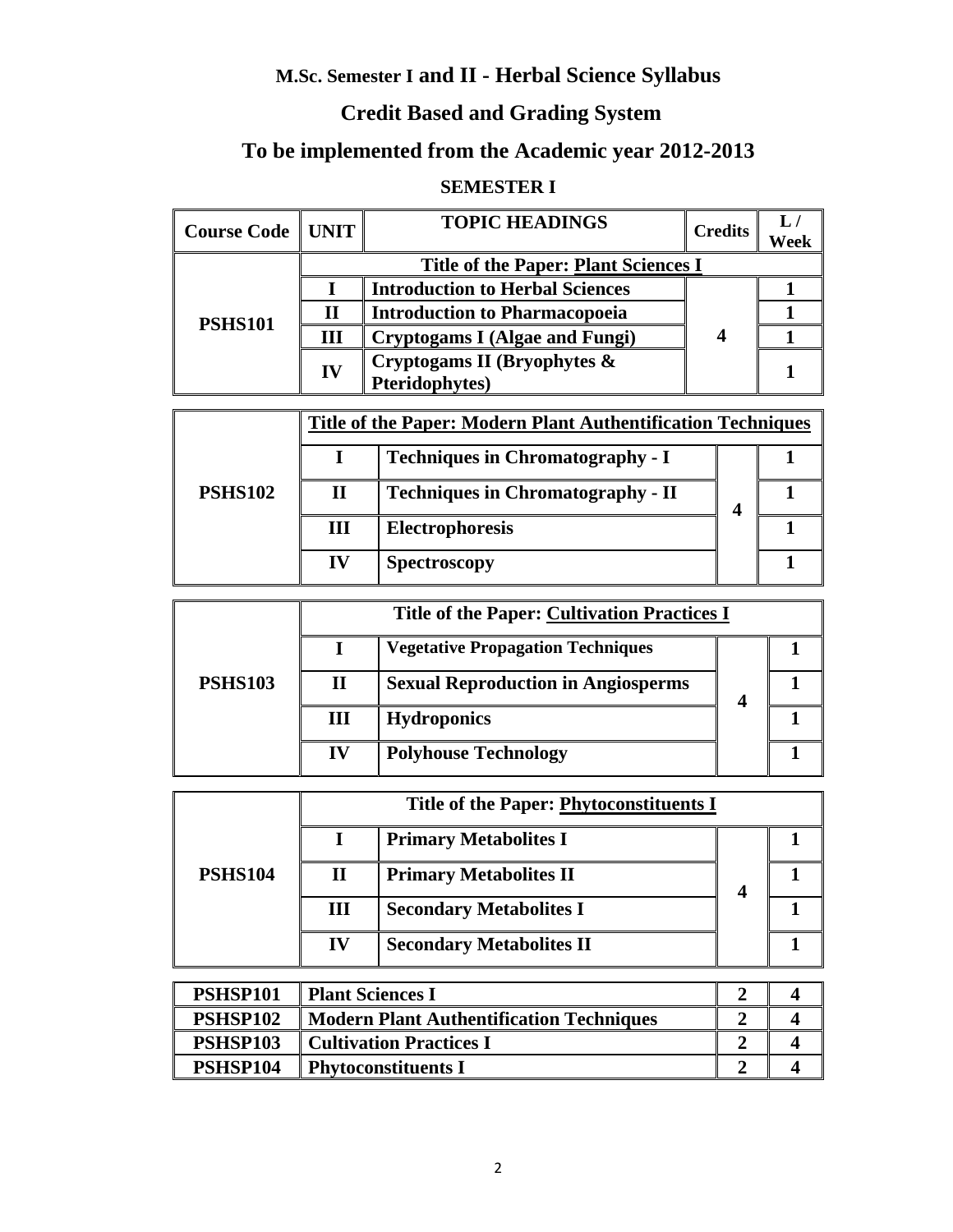#### **SEMESTER II**

| <b>Course Code</b> | <b>UNIT</b> | <b>TOPIC HEADINGS</b>                 | Credits $\  L /$ Week |
|--------------------|-------------|---------------------------------------|-----------------------|
| <b>PSHS201</b>     |             | Title of the Paper: Plant Sciences II |                       |
|                    |             | <b>Gymnosperms</b>                    |                       |
|                    |             | <b>Angiosperms I</b>                  |                       |
|                    | Ш           | <b>Angiosperms II</b>                 |                       |
|                    | 17          | <b>Taxonomic Evidence</b>             |                       |

|                |                      | Title of the Paper: Genomics, Proteomics, Bioinformatics and |  |  |
|----------------|----------------------|--------------------------------------------------------------|--|--|
| <b>PSHS202</b> | <b>Biostatistics</b> |                                                              |  |  |
|                |                      | <b>Genomics and Proteomics</b>                               |  |  |
|                |                      | <b>Bioinformatics I</b>                                      |  |  |
|                | Ш                    | <b>Bioinformatics II</b>                                     |  |  |
|                | IV                   | <b>Biostatistics</b>                                         |  |  |

|                |             | Title of the paper : Cultivation Practices II                                     |   |  |
|----------------|-------------|-----------------------------------------------------------------------------------|---|--|
| <b>PSHS203</b> |             | <i>In vitro</i> Techniques in Plant<br><b>Propagation I</b>                       |   |  |
|                | $\mathbf H$ | <i>In vitro</i> Techniques in Plant<br><b>Propagation II</b>                      | 4 |  |
|                | Ш           | <b>Transgenic Plants</b>                                                          |   |  |
|                | IV          | <b>Alternative Methods of</b><br><b>Secondary Metabolite</b><br><b>Production</b> |   |  |

|                |   | Title of the paper: Phytoconstituents II                |  |  |
|----------------|---|---------------------------------------------------------|--|--|
| <b>PSHS204</b> |   | <b>Pharmacopeial Drugs of Plant</b><br><b>Origin I</b>  |  |  |
|                | П | <b>Pharmacopeial Drugs of Plant</b><br><b>Origin II</b> |  |  |
|                | Ш | <b>Enzymology I</b>                                     |  |  |
|                |   | <b>Enzymology II</b>                                    |  |  |

| <b>PSHSP201</b> | Plant Sciences II                                                |  |
|-----------------|------------------------------------------------------------------|--|
| <b>PSHSP202</b> | <b>Genomics, Proteomics, Bioinformatics</b><br>and Biostatistics |  |
| <b>PSHSP203</b> | Cultivation Practices II                                         |  |
| PSHSP204        | <b>Phytoconstituents II</b>                                      |  |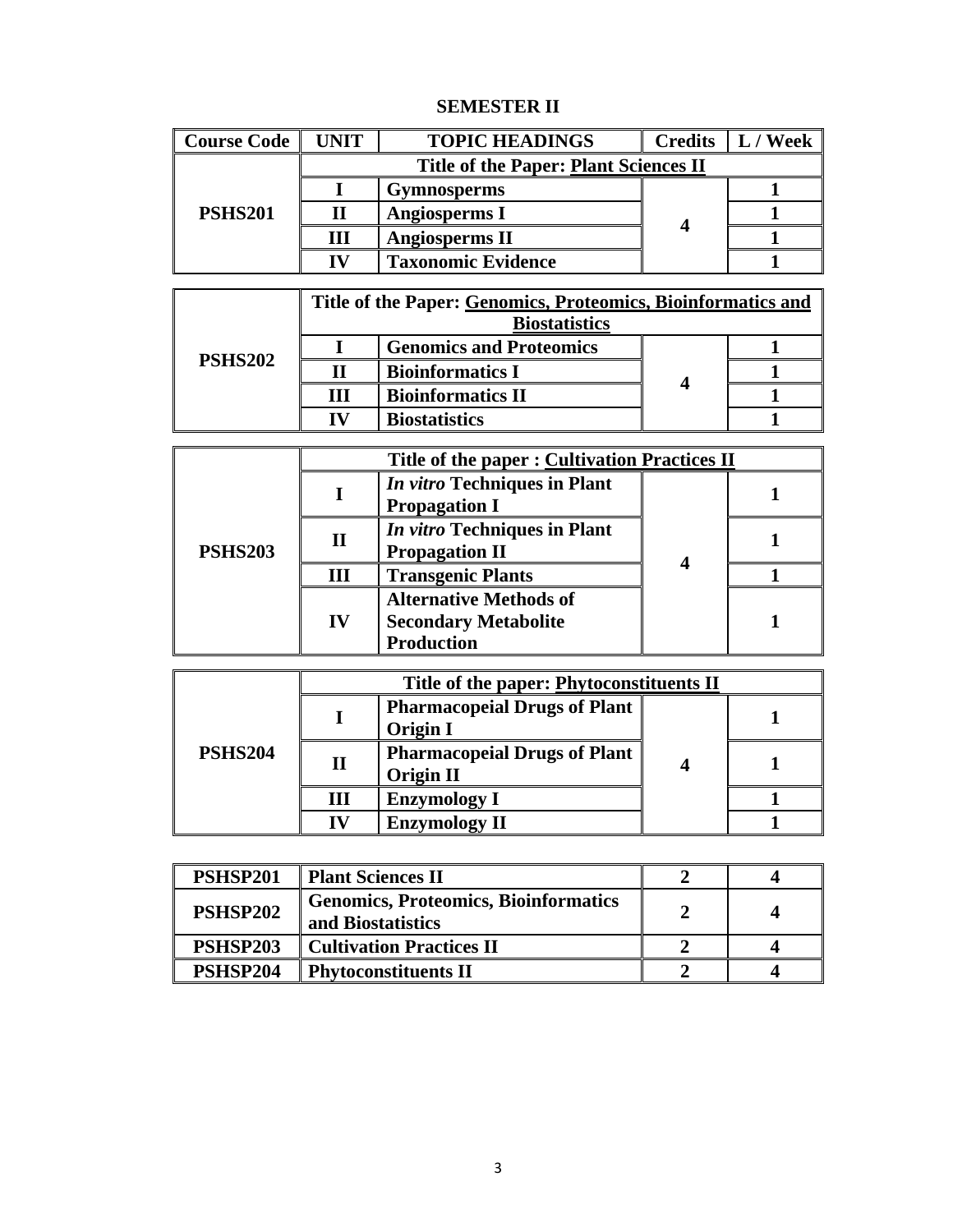## **Semester I Detailed Syllabus**

| eo<br>н<br>L |
|--------------|
|              |

| Course Code                    | Title                                                                | Credits        |
|--------------------------------|----------------------------------------------------------------------|----------------|
| <b>PSHS101</b>                 | <b>Plant Sciences</b>                                                | $\overline{4}$ |
| Unit I:                        | <b>Introduction to Herbal Science:</b>                               |                |
|                                | Historical Background, Present Status and Scope of the following     |                |
|                                | with special reference to literature:                                |                |
|                                | Medicinal Botany,                                                    | 1              |
|                                | Pharmocognosy,                                                       |                |
|                                | Aroma Therapy,                                                       |                |
| Cosmetology.                   |                                                                      |                |
| Unit II: <b>Pharmacopoea :</b> |                                                                      |                |
|                                | Indian Pharmacopoeia                                                 |                |
|                                | US Pharmacopoeia and                                                 | 1              |
|                                | British Pharmacopoeia                                                |                |
|                                | WHO's Pharmacopoeia                                                  |                |
|                                | Unit: III Cryptogams - Algae and Fungi:                              |                |
|                                | Taxonomic structure, Classification of plants-General outline. major |                |
|                                | taxonomic groups.                                                    |                |
|                                | Algae- General Characters of the Divisions as Proposed by Smith      | 1              |
|                                | Fungi- General characters of Phycomycetae, Ascomycetae,              |                |
|                                | Basidiomycetae, Deuteromycetae.                                      |                |
|                                | Economic Importance of the above groups of plants with               |                |
|                                | reference to Food and Medicine.                                      |                |
|                                | Unit: IV Cryptogams - Bryophytes and Pteridophytes:                  |                |
|                                | Taxonomic structure, Classification of plants-General outline. major |                |
|                                | taxonomic groups.                                                    |                |
|                                | Bryophytes – General Characters of Hepaticae, Anthocerotae,          |                |
|                                | Musci                                                                | 1              |
|                                | Pteridophytes - General Characters of Psilophyta, Lepidophyta,       |                |
|                                | Calamophyta and Pterophyta                                           |                |
|                                | Economic Importance of the above groups of plants with               |                |
|                                | reference to Food and Medicine.                                      |                |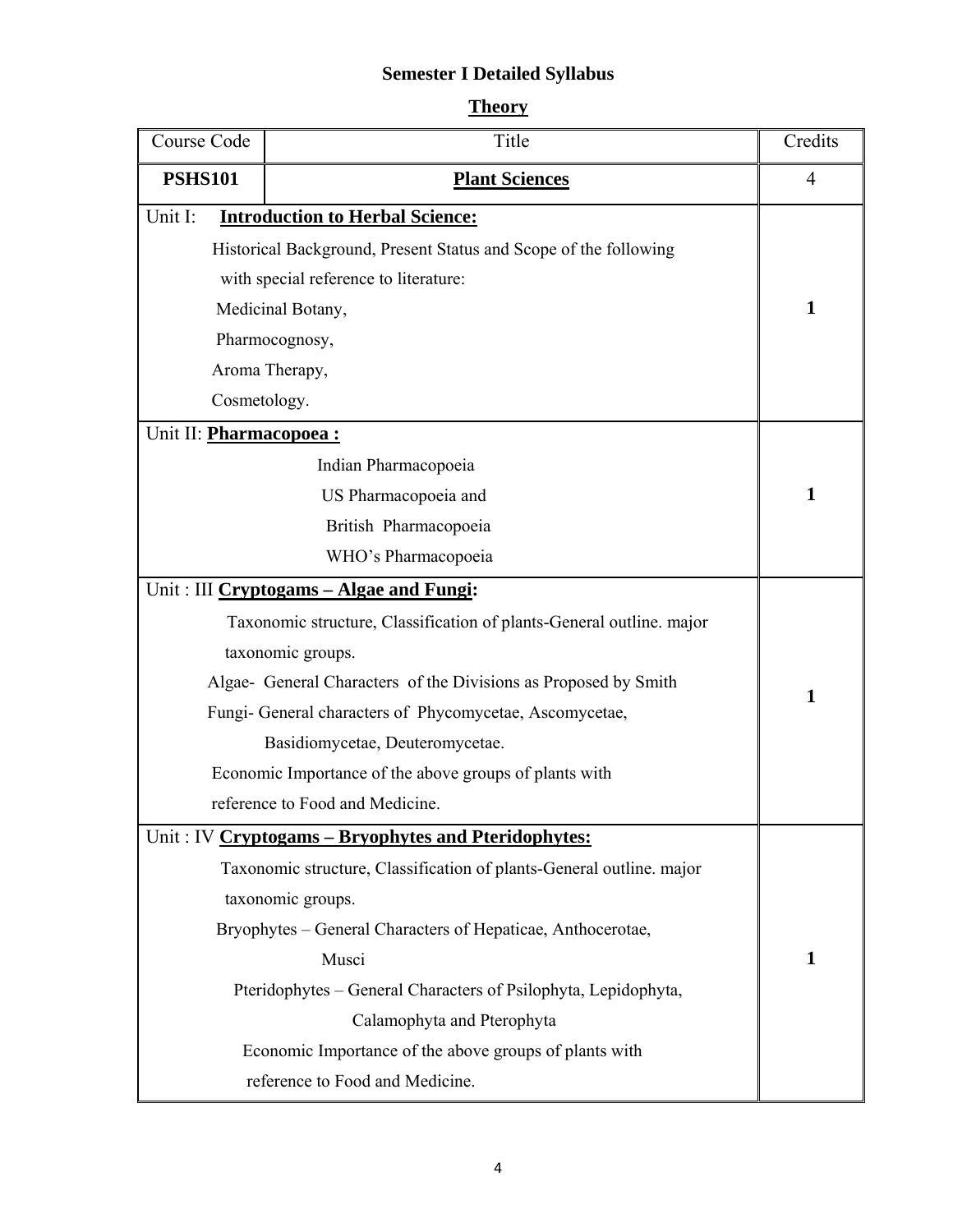| Course Code                                                      | Title                                                              | Credits |  |
|------------------------------------------------------------------|--------------------------------------------------------------------|---------|--|
| <b>PSHS102</b>                                                   | <b>Modern Plant Authentification Techniques I</b>                  |         |  |
|                                                                  | Unit I: Techniques in Chromatography I:                            |         |  |
|                                                                  | Principles, Instrumentation, processes, applications of            |         |  |
|                                                                  | -Adsorption Chromatography, Partition Chromatography, HPLC,        | 1       |  |
|                                                                  | Counter-current extraction,                                        |         |  |
|                                                                  | Unit II: Techniques in Chromatography II:                          |         |  |
|                                                                  | Principles, Instrumentation, processes, applications of            |         |  |
|                                                                  | - TLC, HPTLC, Gas-liquid chromatography, GC, Affinity              | 1       |  |
| Chromatography.                                                  |                                                                    |         |  |
| Unit: III Spectroscopy:                                          |                                                                    |         |  |
|                                                                  | Introductory principles: Principles and Instrumentation of UV and  |         |  |
|                                                                  | Visible spectrophotometer, Turbidometry, IR, AAS, NMR, ICI, and    |         |  |
| X-ray diffraction.                                               |                                                                    |         |  |
| Unit: IV Electrophoresis:                                        |                                                                    |         |  |
| Principles of Electrophoresis, Agarose Gel Electrophoresis,      |                                                                    |         |  |
| Polyacralamide Gel Electrophoresis                               | 1                                                                  |         |  |
| Basic protein chemistry, principles of separation, equipment and |                                                                    |         |  |
| process, standardisation of technique                            |                                                                    |         |  |
|                                                                  | Electrofocussing, Southern, Northern and Western Northern Blotting |         |  |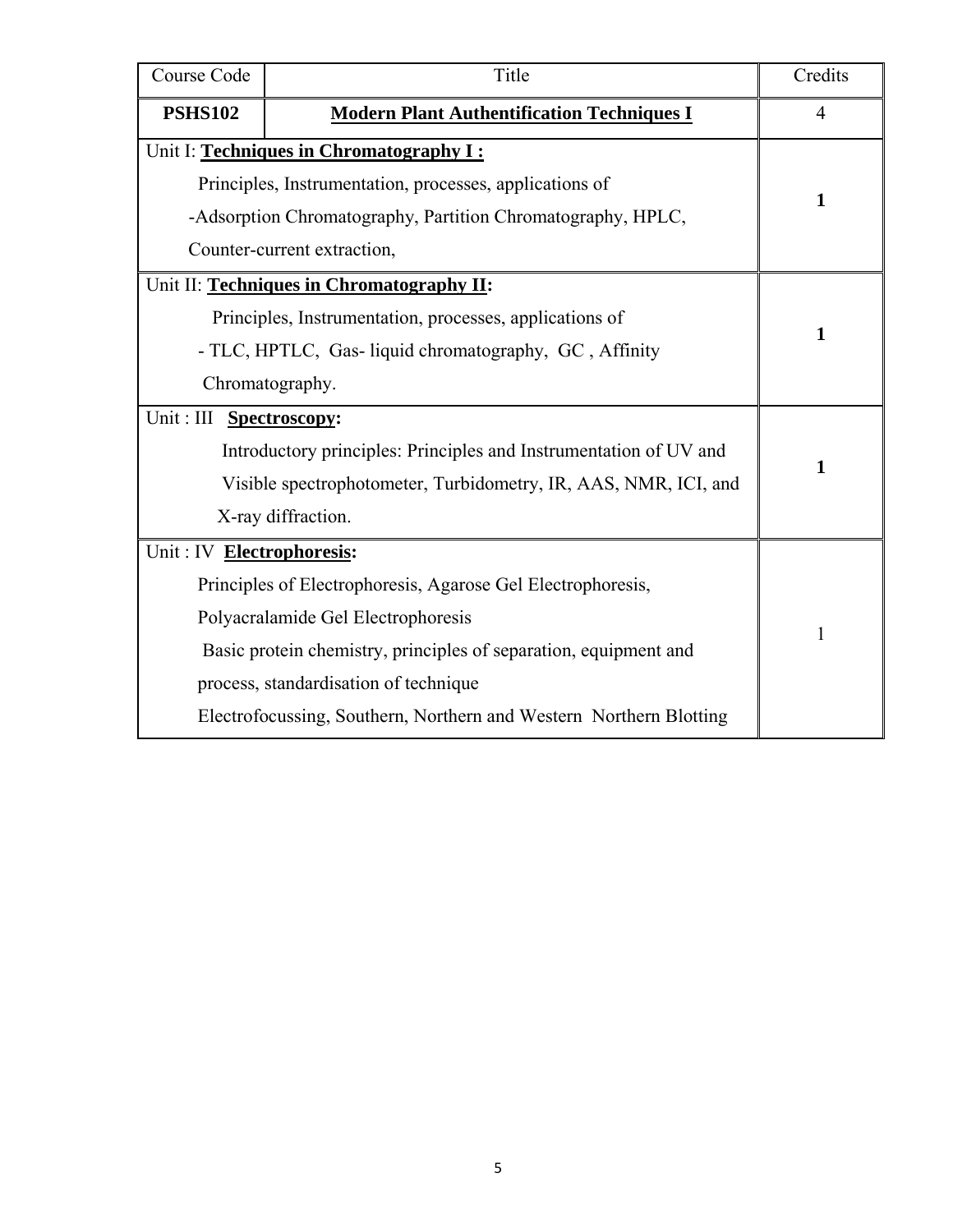| Course Code<br>Title                                                                                                                                                                                                                                                                         |                                                                                                                                                                                                                                                                                                                                                                                                                                                                                                                                                                                      | Credits |
|----------------------------------------------------------------------------------------------------------------------------------------------------------------------------------------------------------------------------------------------------------------------------------------------|--------------------------------------------------------------------------------------------------------------------------------------------------------------------------------------------------------------------------------------------------------------------------------------------------------------------------------------------------------------------------------------------------------------------------------------------------------------------------------------------------------------------------------------------------------------------------------------|---------|
| <b>PSHS103</b>                                                                                                                                                                                                                                                                               | $\overline{4}$                                                                                                                                                                                                                                                                                                                                                                                                                                                                                                                                                                       |         |
| 1. Unit I: Vegetative Propagation Techniques<br>A) Natural Methods by Specialised vegetative structures: Tuberous roots,<br>stem tubers, rhizome, bulb, corm, runner, offset, stolon, sucker, bulbils<br>B) Artificial methods: Cutting (stem and leaf), Grafting, Budding, Layering.        | 1                                                                                                                                                                                                                                                                                                                                                                                                                                                                                                                                                                                    |         |
| Unit II: Sexual Reproduction in Angiosperms:<br>A) Microsporogenesis and Microgametogenesis<br>B) Megasporogenesis and Megagametogenesis<br>C) Fertilization<br>D) Embryo and Endosperm development<br>E) Seed Germination, Seed dormancy - types and Methods of overcoming<br>seed dormancy | $\mathbf{1}$                                                                                                                                                                                                                                                                                                                                                                                                                                                                                                                                                                         |         |
| Bubbleponics.<br>Advancements                                                                                                                                                                                                                                                                | Unit : III Hydroponics<br>History and Origin<br>Soil less Culture, its advantages and Disadvantages<br>Techniques in Hydroponics - static solution culture, Continous -flow<br>solution culture, Aeroponics, Passive sub-irrigation, Ebb and flow or<br>flood and drain irrigation, Run to waste, Deep water culture,<br>Media used for Hydroponics: Ex-clay, Rock wool, Coir, Perlite,<br>Pumice, Vermiculite, Sand, Gravel, Brick shards, Polystyrene packing<br>peanuts, wood fibre.<br>Nutrient Solutions – Major and Minor nutrients, role of nutrients.<br>Commercial Aspects, | 1       |
|                                                                                                                                                                                                                                                                                              | Unit: IV Polyhouse Technology:<br>Selection of site and type of polyhouses, construction, additional<br>facilities in polyhouses, maintaining temperature and humidity;<br>Irrigation, soil mangement, pest management.                                                                                                                                                                                                                                                                                                                                                              | 1       |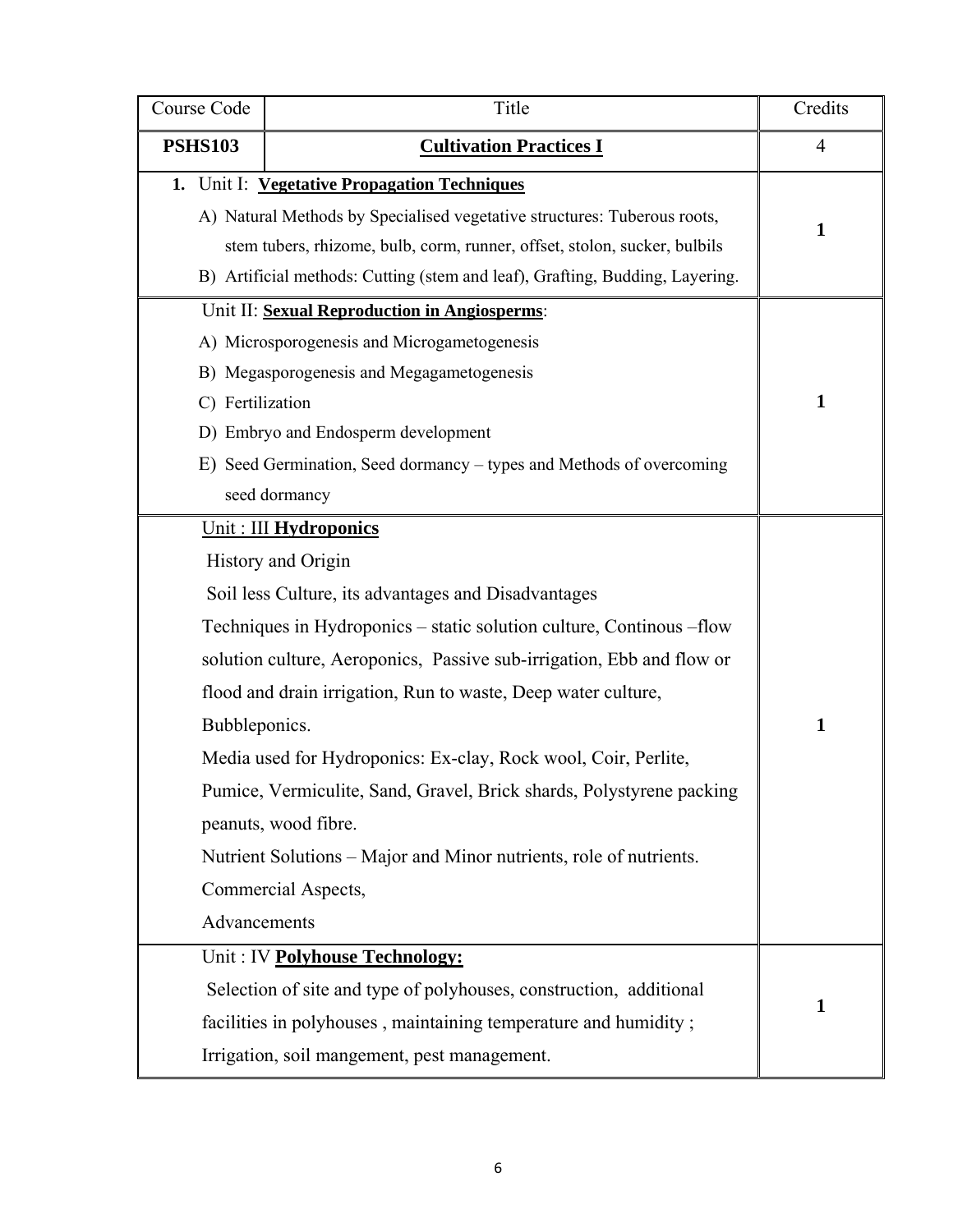| Course Code                                                         | Title                                                                                     | Credits |  |  |  |  |
|---------------------------------------------------------------------|-------------------------------------------------------------------------------------------|---------|--|--|--|--|
| <b>PSHS104</b>                                                      | <b>Phytoconstituents</b>                                                                  |         |  |  |  |  |
| Unit I: Primary Metabolites I                                       |                                                                                           |         |  |  |  |  |
|                                                                     | Biosynthesis and Biodegradation of Carbohydrates - Sucrose, Starch,                       |         |  |  |  |  |
|                                                                     | Fructans, Cellulose.                                                                      | 1       |  |  |  |  |
|                                                                     | Lipid Metabolism - Biosynthesis and Degradation of fatty acids and glycerol,              |         |  |  |  |  |
|                                                                     | Respiratory metabolism in germinating seeds, $\beta$ -oxidation & energetics of $\beta$ - |         |  |  |  |  |
|                                                                     | oxidation, Types of lipids.                                                               |         |  |  |  |  |
|                                                                     | Unit II: Primary Metabolites II                                                           |         |  |  |  |  |
| Nitrogen Metabolism: Nitrogen Nutrition, Asymbiotic and Symbiotic N | 1                                                                                         |         |  |  |  |  |
| fixation, Synthesis of Amino acids and Amides, Proteins.            |                                                                                           |         |  |  |  |  |
| Unit: III Secondary Metabolites I:                                  |                                                                                           |         |  |  |  |  |
| History,                                                            | Classification, Properties,<br>Distribution in Nature,<br>Extraction,                     |         |  |  |  |  |
| Biosynthesis, Biological role and applications of                   | 1                                                                                         |         |  |  |  |  |
| Alkaloids and                                                       |                                                                                           |         |  |  |  |  |
| Glycosides.                                                         |                                                                                           |         |  |  |  |  |
|                                                                     | Unit: IV Secondary Metabolites II:                                                        |         |  |  |  |  |
| History,                                                            | Classification, Properties, Distribution in<br>Extraction,<br>Nature,                     |         |  |  |  |  |
| Biosynthesis, Biological role and applications of                   | 1                                                                                         |         |  |  |  |  |
| Tannins and other Phenolic Compounds.                               |                                                                                           |         |  |  |  |  |
| Volatile oils and resins                                            |                                                                                           |         |  |  |  |  |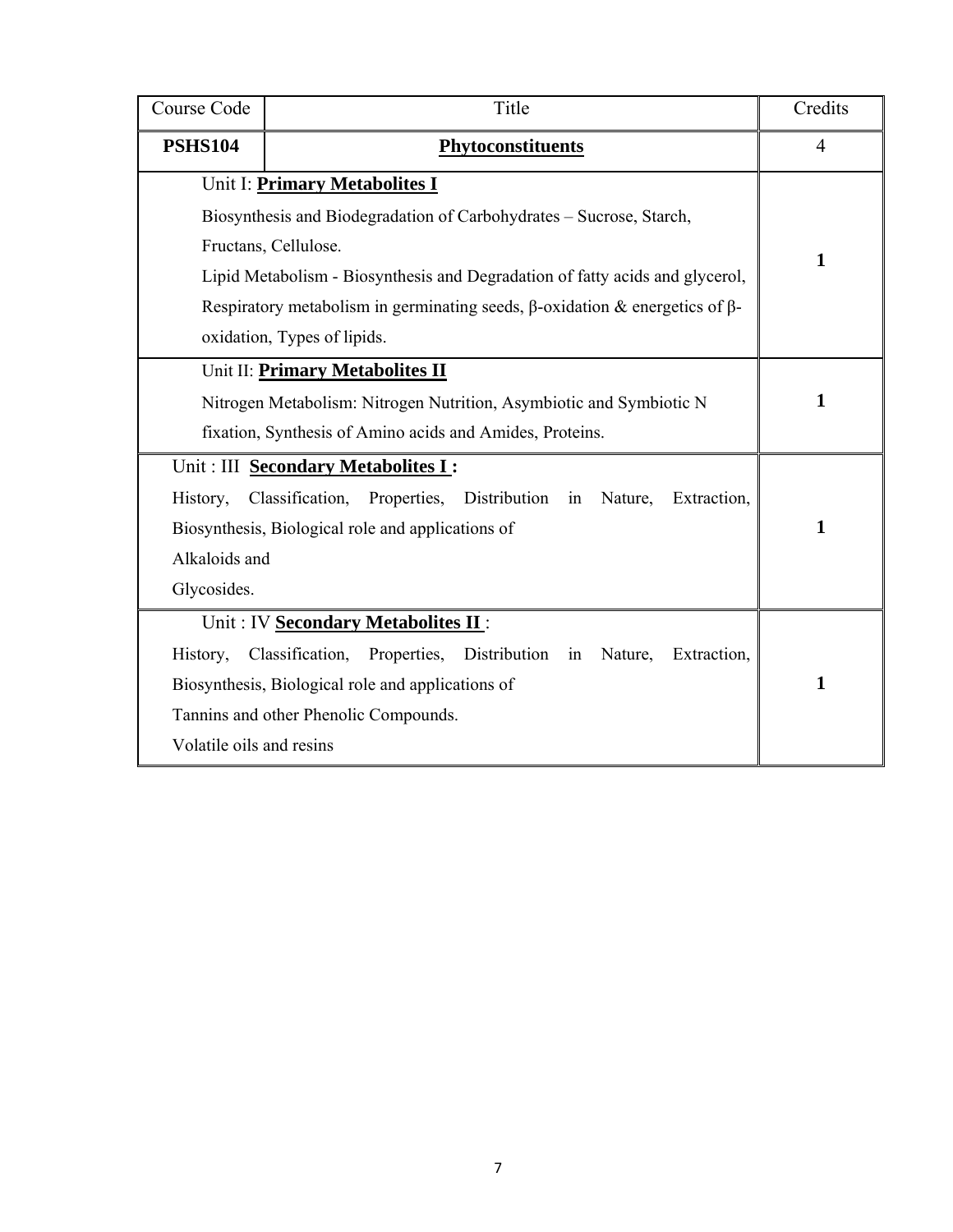#### **Practical**

| <b>PSHSP101</b>                                                                                                                                                                                                                                                                                                                                                                                                                                                                                                                                                                                                                                                                                                                                                                                                                                                                                      | <b>Plant Sciences I</b>                                                                                                                                                                                                                                                                                                                    | $\boldsymbol{2}$ | 4                       |  |
|------------------------------------------------------------------------------------------------------------------------------------------------------------------------------------------------------------------------------------------------------------------------------------------------------------------------------------------------------------------------------------------------------------------------------------------------------------------------------------------------------------------------------------------------------------------------------------------------------------------------------------------------------------------------------------------------------------------------------------------------------------------------------------------------------------------------------------------------------------------------------------------------------|--------------------------------------------------------------------------------------------------------------------------------------------------------------------------------------------------------------------------------------------------------------------------------------------------------------------------------------------|------------------|-------------------------|--|
| 1. Identification of the following plants based on exomorphic and endomorphic<br>features and chemical tests for their active constituents:<br>Medicinal Plants: Datura(tropane alkaloids), Andrographis(diterpene<br>$a_{\cdot}$<br>lactose), Curcuma(curcuminoids), Boerhaavia(glycosides), Ricinus(fatty<br>acids), Terminalia belerica(tannins), Allium sativum (sulphur compounds).<br>b. Cosmetics and Aromatherapy: Vetiveria zizanoidis, Rosa sinensis,<br>Jasminum spp., Pogostemon patcholi.<br>c. Food additives: Bixa orelana, Beta vulgaris, Cinamomum tamala,<br>Zingiber officinalis, Allium sativum, Curcuma longa.<br>Identification of Algae used as food and in medicine(5 plants)<br>2.<br>Identification of Fungi used as food and in medicine (5 plants)<br>3.<br>4. Identification of Bryophytes and Pteridophytes used in medicine(5 plants)<br>5. Cultivation of Mushrooms. |                                                                                                                                                                                                                                                                                                                                            |                  |                         |  |
| PSHSP102                                                                                                                                                                                                                                                                                                                                                                                                                                                                                                                                                                                                                                                                                                                                                                                                                                                                                             | <b>Modern Plant Authentification Techniques</b>                                                                                                                                                                                                                                                                                            | 2                | $\boldsymbol{4}$        |  |
| 1.<br>PAGE.                                                                                                                                                                                                                                                                                                                                                                                                                                                                                                                                                                                                                                                                                                                                                                                                                                                                                          | Seperation of Phytochemicals using different methods of Chromatography (Paper,<br>TLC, HPTLC, GC, Column).<br>2. Extraction and separation of Proteins from the given raw material/products using<br>3. Extraction and separation Nucleic acid by Gel electrophoresis.<br>4. Principles, apllications- UV and Visible and IR Spectroscopy. |                  |                         |  |
| <b>PSHSP103</b>                                                                                                                                                                                                                                                                                                                                                                                                                                                                                                                                                                                                                                                                                                                                                                                                                                                                                      | <b>Cultivation Practices I</b>                                                                                                                                                                                                                                                                                                             | $\overline{2}$   | $\overline{\mathbf{4}}$ |  |
| 1.                                                                                                                                                                                                                                                                                                                                                                                                                                                                                                                                                                                                                                                                                                                                                                                                                                                                                                   | Study of growth pattern in stem and leaf cuttings,                                                                                                                                                                                                                                                                                         |                  |                         |  |
| 2.                                                                                                                                                                                                                                                                                                                                                                                                                                                                                                                                                                                                                                                                                                                                                                                                                                                                                                   | Effect of PGR in stem cutting                                                                                                                                                                                                                                                                                                              |                  |                         |  |
| 3.                                                                                                                                                                                                                                                                                                                                                                                                                                                                                                                                                                                                                                                                                                                                                                                                                                                                                                   | Study of seed viability                                                                                                                                                                                                                                                                                                                    |                  |                         |  |
| 4.                                                                                                                                                                                                                                                                                                                                                                                                                                                                                                                                                                                                                                                                                                                                                                                                                                                                                                   | Breaking of seed dormancy by Physical and chemical methods                                                                                                                                                                                                                                                                                 |                  |                         |  |
| 5.                                                                                                                                                                                                                                                                                                                                                                                                                                                                                                                                                                                                                                                                                                                                                                                                                                                                                                   | Effect of pH, Temperature, PGR and substratum on seed germination.                                                                                                                                                                                                                                                                         |                  |                         |  |
| 6.                                                                                                                                                                                                                                                                                                                                                                                                                                                                                                                                                                                                                                                                                                                                                                                                                                                                                                   | Study of Hydroponics                                                                                                                                                                                                                                                                                                                       |                  |                         |  |
|                                                                                                                                                                                                                                                                                                                                                                                                                                                                                                                                                                                                                                                                                                                                                                                                                                                                                                      | 7. Preparation of a report on Polyhouse Technology Based on visits to Polyhouses                                                                                                                                                                                                                                                           |                  |                         |  |
|                                                                                                                                                                                                                                                                                                                                                                                                                                                                                                                                                                                                                                                                                                                                                                                                                                                                                                      | with respect to the following: Types of Pohyhouses and their uses, Determination                                                                                                                                                                                                                                                           |                  |                         |  |
|                                                                                                                                                                                                                                                                                                                                                                                                                                                                                                                                                                                                                                                                                                                                                                                                                                                                                                      | of quantity of water needed for pot cultivation in polyhouse, Control of                                                                                                                                                                                                                                                                   |                  |                         |  |
| temperature and humidity in polyhouses, Pest management in polyhouse                                                                                                                                                                                                                                                                                                                                                                                                                                                                                                                                                                                                                                                                                                                                                                                                                                 |                                                                                                                                                                                                                                                                                                                                            |                  |                         |  |
| cultivation                                                                                                                                                                                                                                                                                                                                                                                                                                                                                                                                                                                                                                                                                                                                                                                                                                                                                          |                                                                                                                                                                                                                                                                                                                                            |                  |                         |  |
| <b>PSHSP104</b>                                                                                                                                                                                                                                                                                                                                                                                                                                                                                                                                                                                                                                                                                                                                                                                                                                                                                      | <b>Phytoconstituents I</b>                                                                                                                                                                                                                                                                                                                 | $\overline{2}$   | 4                       |  |
| 1. Estimation of proteins by Biuret method and Folin-Lowry method.                                                                                                                                                                                                                                                                                                                                                                                                                                                                                                                                                                                                                                                                                                                                                                                                                                   |                                                                                                                                                                                                                                                                                                                                            |                  |                         |  |
| Estimation of reducing sugars<br>2.                                                                                                                                                                                                                                                                                                                                                                                                                                                                                                                                                                                                                                                                                                                                                                                                                                                                  |                                                                                                                                                                                                                                                                                                                                            |                  |                         |  |
| Estimation of fatty acids<br>3.                                                                                                                                                                                                                                                                                                                                                                                                                                                                                                                                                                                                                                                                                                                                                                                                                                                                      |                                                                                                                                                                                                                                                                                                                                            |                  |                         |  |
| 4.                                                                                                                                                                                                                                                                                                                                                                                                                                                                                                                                                                                                                                                                                                                                                                                                                                                                                                   | Determination of Fatty acids                                                                                                                                                                                                                                                                                                               |                  |                         |  |
| <b>Estimation of Alkaloids</b><br>5.                                                                                                                                                                                                                                                                                                                                                                                                                                                                                                                                                                                                                                                                                                                                                                                                                                                                 |                                                                                                                                                                                                                                                                                                                                            |                  |                         |  |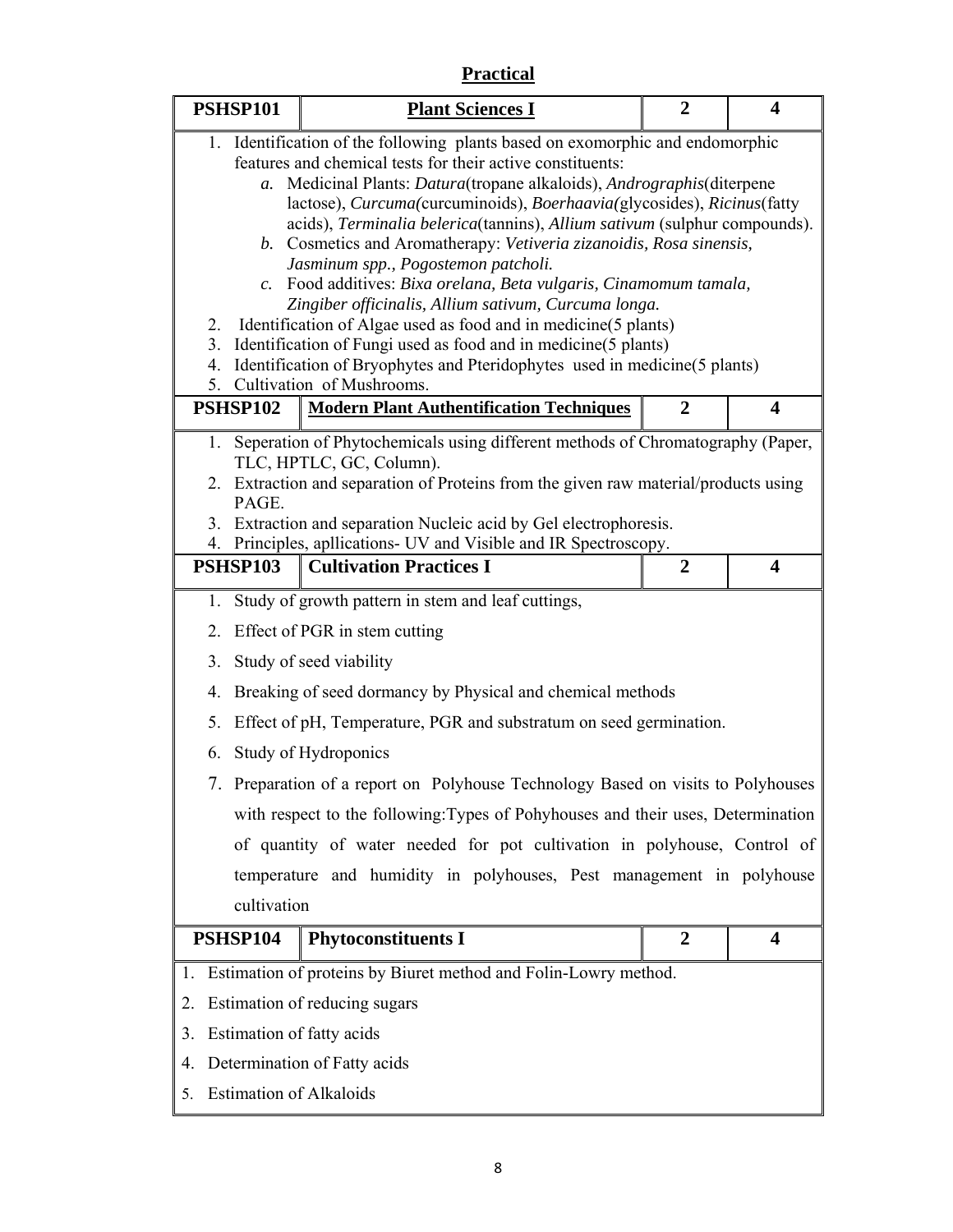## **Semester II Detailed Syllabus**

| e<br>ш |
|--------|
|        |

| Course Code                                                         | Title                                                               | Credits        |  |
|---------------------------------------------------------------------|---------------------------------------------------------------------|----------------|--|
| <b>PSHS201</b>                                                      | <b>Plant Science</b>                                                | $\overline{4}$ |  |
| Unit I: Gymnosperms:                                                |                                                                     |                |  |
|                                                                     | Classification of Gymnosperms upto orders as proposed by            |                |  |
| Chamberlain                                                         |                                                                     | $\mathbf{1}$   |  |
|                                                                     | General characters of Cycadophyta                                   |                |  |
|                                                                     | General characters of Coniferophyta                                 |                |  |
|                                                                     | Importance of Gymnosperms in Health and Medicine                    |                |  |
|                                                                     | Unit II: <b>Angiosperms I:</b>                                      |                |  |
|                                                                     | Bentham and Hooker's system of classification up to orders (family) |                |  |
|                                                                     | with respect to the following prescribed families with at least two |                |  |
|                                                                     | plants of medicinal importance from each:                           | $\mathbf{1}$   |  |
|                                                                     | Annonaceae, Malvaceae, Anacardiaceae, Myrtaceae, Leguminosae and    |                |  |
| Apiaceae.                                                           |                                                                     |                |  |
|                                                                     | Unit: III <b>Angiosperms II:</b>                                    |                |  |
|                                                                     | Bentham and Hooker's system of classification up to orders (family) |                |  |
| with respect to the following prescribed families with at least two | $\mathbf{1}$                                                        |                |  |
| plants of medicinal importance from each:                           |                                                                     |                |  |
|                                                                     | Rubiaceae, Apocyanaceae, Solanaceae, Lamiaceae, Euphorbiaceae,      |                |  |
|                                                                     | Liliaceae, Scitaminae.                                              |                |  |
|                                                                     | Unit : IV Taxonomic evidence                                        |                |  |
|                                                                     | Application of information from interrelated subjects.              |                |  |
| Exomorphic characters.                                              |                                                                     |                |  |
| Endomorphic characters: Anatomical, Cytological, Palynological and  | $\mathbf{1}$                                                        |                |  |
| Embryological.                                                      |                                                                     |                |  |
| Physico-chemical characters: Ash content, extractive values,        |                                                                     |                |  |
| qualitative chemical values, quantitative chemical analysis.        |                                                                     |                |  |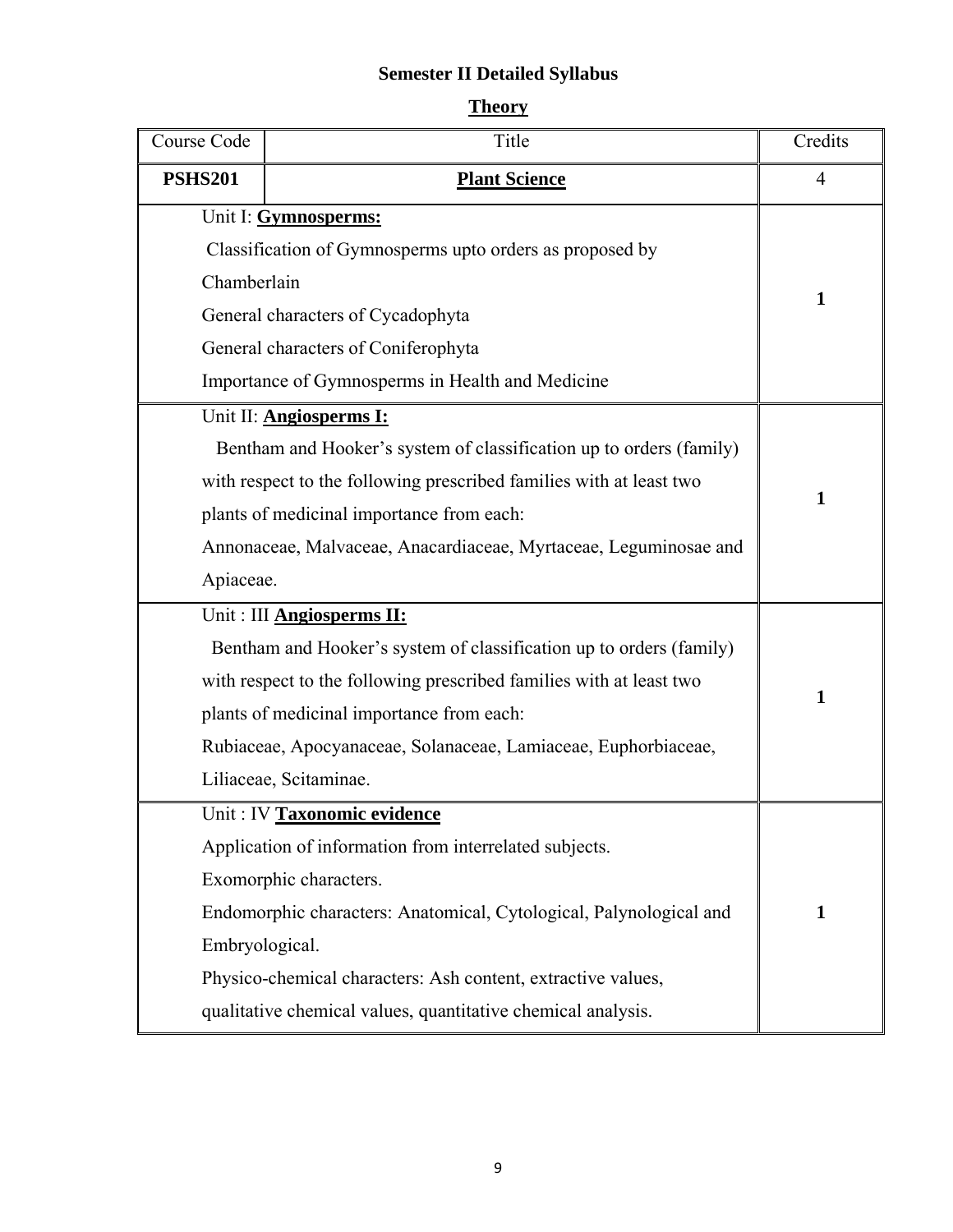| Course Code                                                                 | Title                                                                             | Credits |  |  |
|-----------------------------------------------------------------------------|-----------------------------------------------------------------------------------|---------|--|--|
| <b>PSHS202</b>                                                              | <b>Genomics, Proteomics, Bioinformatics and Biostatistics</b>                     |         |  |  |
| Unit I: Genomics and Proteomics                                             |                                                                                   |         |  |  |
| DNA finger printing, molecular markers, Different analytical techniques for |                                                                                   |         |  |  |
|                                                                             | purification and determining molecular size, shape, diffusion and                 |         |  |  |
|                                                                             | sedimentation, Gel filtration, viscosity, light scattering small angle scattering | 1       |  |  |
|                                                                             | method, capillary isoelectric focussing, electro spray, ionisation, mass          |         |  |  |
|                                                                             | spectroscopy (CIEF-ESI-MS), 2-d PAGE,                                             |         |  |  |
|                                                                             | ELECTOSPRAYMS/MS(NANOSPRAY and LC/MS/MS) MALDI-TOF-                               |         |  |  |
|                                                                             | MS, BioChips(DNA CHIPS, PROTEIN CHIPS and SENSOR CHIPS).                          |         |  |  |
|                                                                             | Unit II: Bioinformatics I                                                         |         |  |  |
|                                                                             | Data base-Organisation of biological data, data bases, Exploration of data        |         |  |  |
|                                                                             | bases, retrieval of desired data.                                                 |         |  |  |
| Sequence alignment - Introduction to sequence alignment, significance       |                                                                                   |         |  |  |
| Sequence similarity search with single query sequence, FASTA, BLAST,        |                                                                                   |         |  |  |
| multiple sequence analysis and applications,                                |                                                                                   |         |  |  |
| Phylogenetic analysis- tree-building methods                                |                                                                                   |         |  |  |
|                                                                             | Unit III: Bioinformatics II                                                       |         |  |  |
|                                                                             | Predictive methods-predictive methods using protein sequences. Protein            |         |  |  |
|                                                                             | structure prediction and modelling, Homology modelling, prediction of protein     |         |  |  |
| function                                                                    |                                                                                   |         |  |  |
| Proteomics and genomics-DNA microarray, Human genome project                |                                                                                   |         |  |  |
| Drug discovery and development-Insilico Drug design-Theory of drug design,  |                                                                                   |         |  |  |
| Use of computers in drug design, Molecular modelling in drug discovery,     |                                                                                   |         |  |  |
| Docking.                                                                    |                                                                                   |         |  |  |
|                                                                             | Unit IV: Biostatistics                                                            |         |  |  |
| Statistical Hypothesis testing: Student t-test (paired and Unpaired), The   |                                                                                   |         |  |  |
| chi-square test, ANOVA.                                                     |                                                                                   |         |  |  |
| Correlation and regression.                                                 |                                                                                   |         |  |  |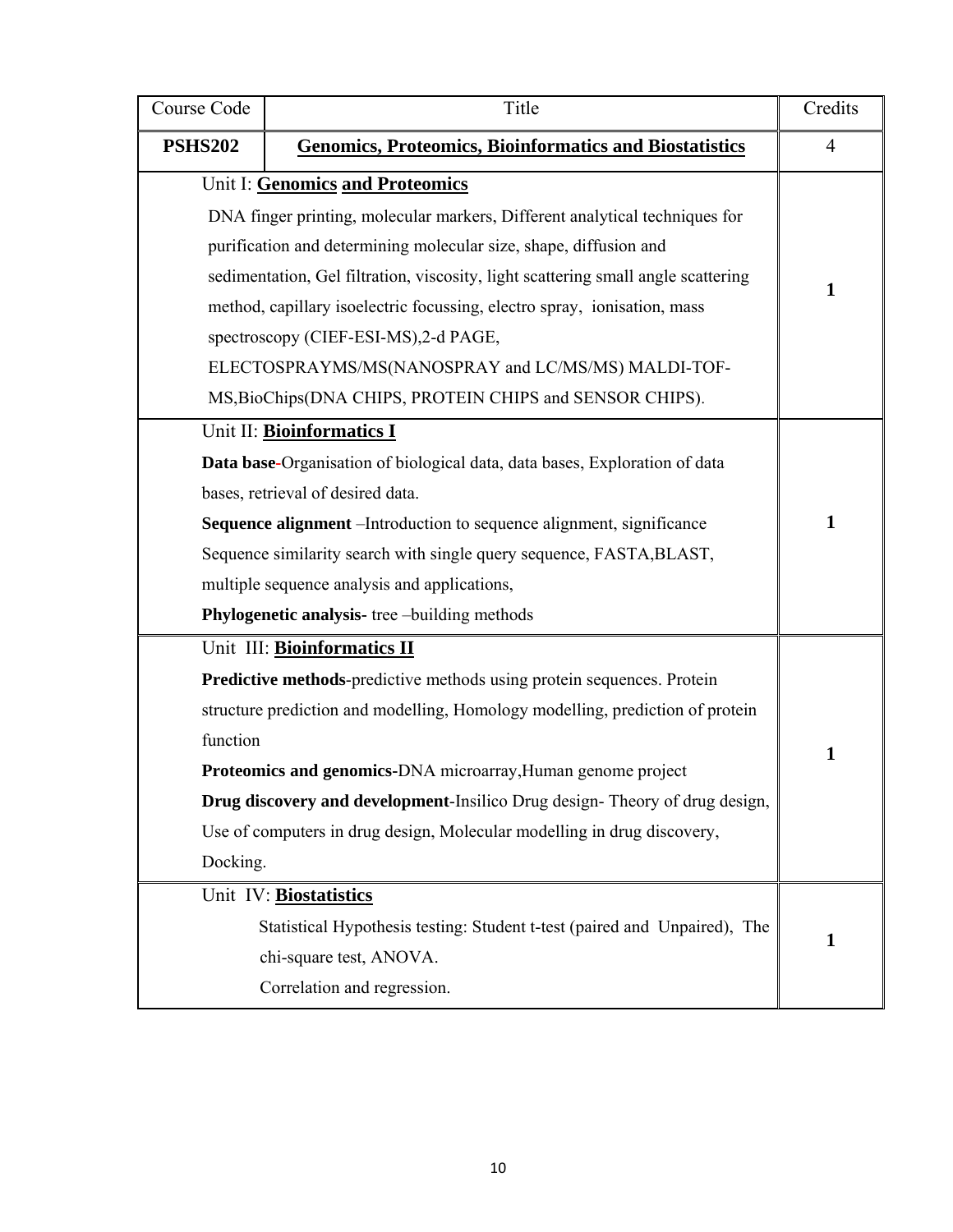| Course Code                                                                  | Title                                                                             | Credits        |  |
|------------------------------------------------------------------------------|-----------------------------------------------------------------------------------|----------------|--|
| <b>PSHS203</b>                                                               | <b>Cultivation Practices</b>                                                      | $\overline{4}$ |  |
| Unit I: <i>In vitro</i> Plant Propagation techniques -I                      |                                                                                   |                |  |
|                                                                              | Setting up of a plant tissue Culture Lab. Aseptic conditions, Micropropagation by |                |  |
| Mericloning                                                                  |                                                                                   |                |  |
| Node culture                                                                 |                                                                                   | 1              |  |
| Organogenesis                                                                |                                                                                   |                |  |
| Embryo culture                                                               |                                                                                   |                |  |
| Anther and Pollen culture                                                    |                                                                                   |                |  |
|                                                                              | Unit I: <i>In vitro</i> Plant Propagation techniques -II                          |                |  |
| Micropropagation by                                                          |                                                                                   |                |  |
|                                                                              | Somatic Embryogenesis and synthetic seed production                               | $\mathbf{1}$   |  |
| Somatic Hybridization                                                        |                                                                                   |                |  |
| Standardisation of cultivation of protocols of any two medicinal plants      |                                                                                   |                |  |
|                                                                              | Unit III: Trasnsgenic Plants                                                      |                |  |
|                                                                              | Production of Transgenic Plants: Artificial direct DNA uptake by                  |                |  |
|                                                                              | protoplast, electroporation, liposome mediated, and particle gun                  |                |  |
| transformation. Natural method of gene transfer Agrobacterium and viruses.   | 1                                                                                 |                |  |
| Marker and Reporter genes.                                                   |                                                                                   |                |  |
| Transgenic Plants for improving seed quality, insect and disease resistance, |                                                                                   |                |  |
| Production of golden rice, edible vaccines.                                  |                                                                                   |                |  |
| Unit: IV Alternative methods of Secondary Metabolite Production              |                                                                                   |                |  |
| Organ culture, Cell culture.                                                 |                                                                                   |                |  |
| Biotransformation(microbial and plant cells)                                 | 1                                                                                 |                |  |
| Scale up: Enhancement of product formation by elicitation, permeabilization  |                                                                                   |                |  |
| of plant cells for product release.                                          |                                                                                   |                |  |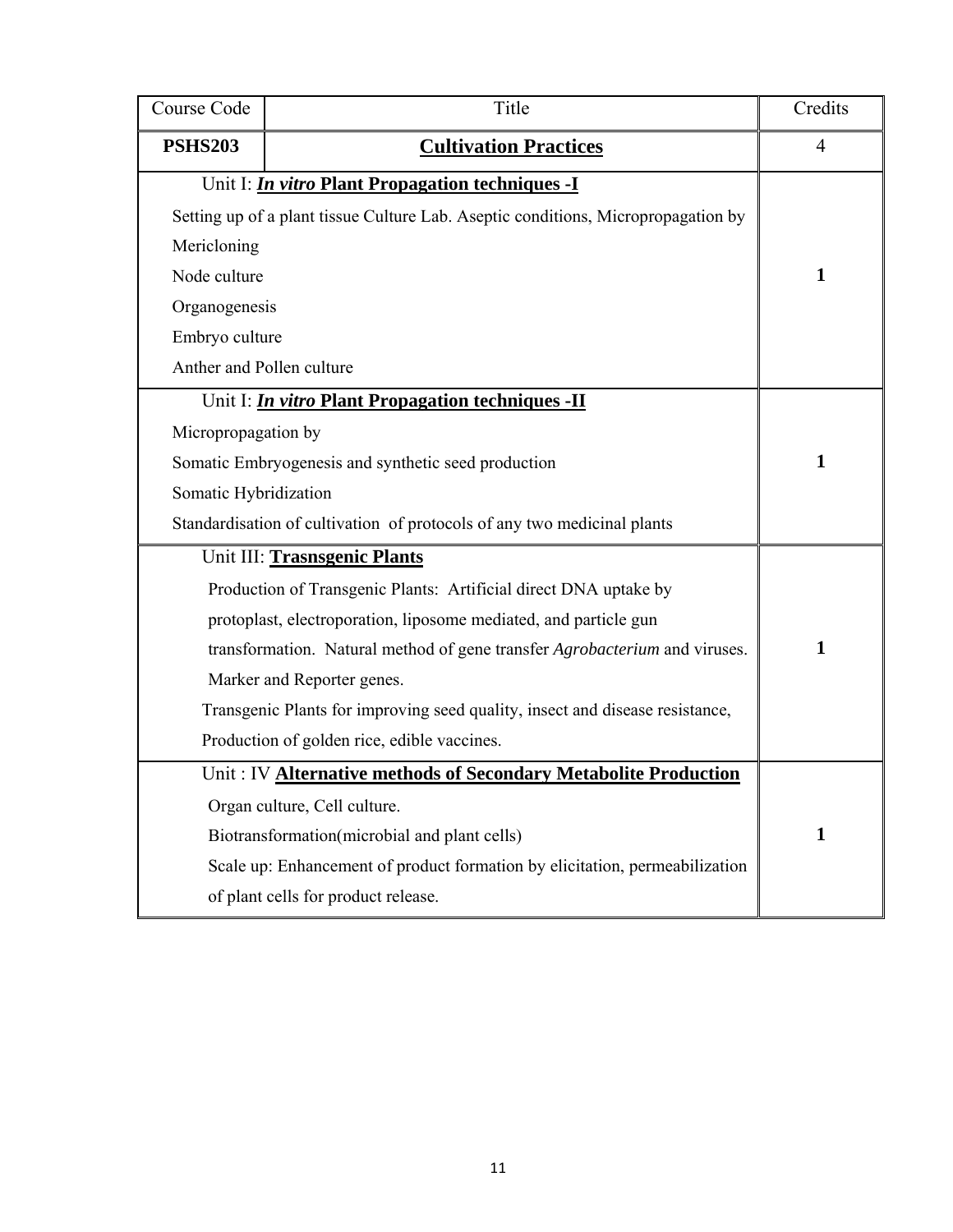| Course Code                                                                               | Title                                                                 | Credits        |
|-------------------------------------------------------------------------------------------|-----------------------------------------------------------------------|----------------|
| <b>PSHS204</b>                                                                            | <b>Phytoconstituents</b>                                              | $\overline{4}$ |
|                                                                                           | Unit I: Pharmacopoeial Drugs of Plant origin I                        |                |
|                                                                                           | Vitamins and Hormones                                                 | 1              |
|                                                                                           | Colouring and Flavouring agents.                                      |                |
|                                                                                           | Unit II: <b>Pharmacopoeial Drugs of Plant origin II</b>               |                |
| Tumour inhibitors                                                                         | 1                                                                     |                |
| Anti-bacterial, anti-viral and antii protozoal                                            |                                                                       |                |
|                                                                                           | Unit: III <b>Enzymology</b> I                                         |                |
|                                                                                           | Classification, IUB/EC nomenclature, Michaelis-Menten Kinetics, L. B. | 1              |
| plot, Km definition and significance.                                                     |                                                                       |                |
|                                                                                           | Unit: IV Enzymology II                                                |                |
| Enzyme inhibition-various types, allosteric enzymes, isoenzymes-clinical<br>significance. | 1                                                                     |                |
| Immobilization of enzymes and their use in industry.                                      |                                                                       |                |